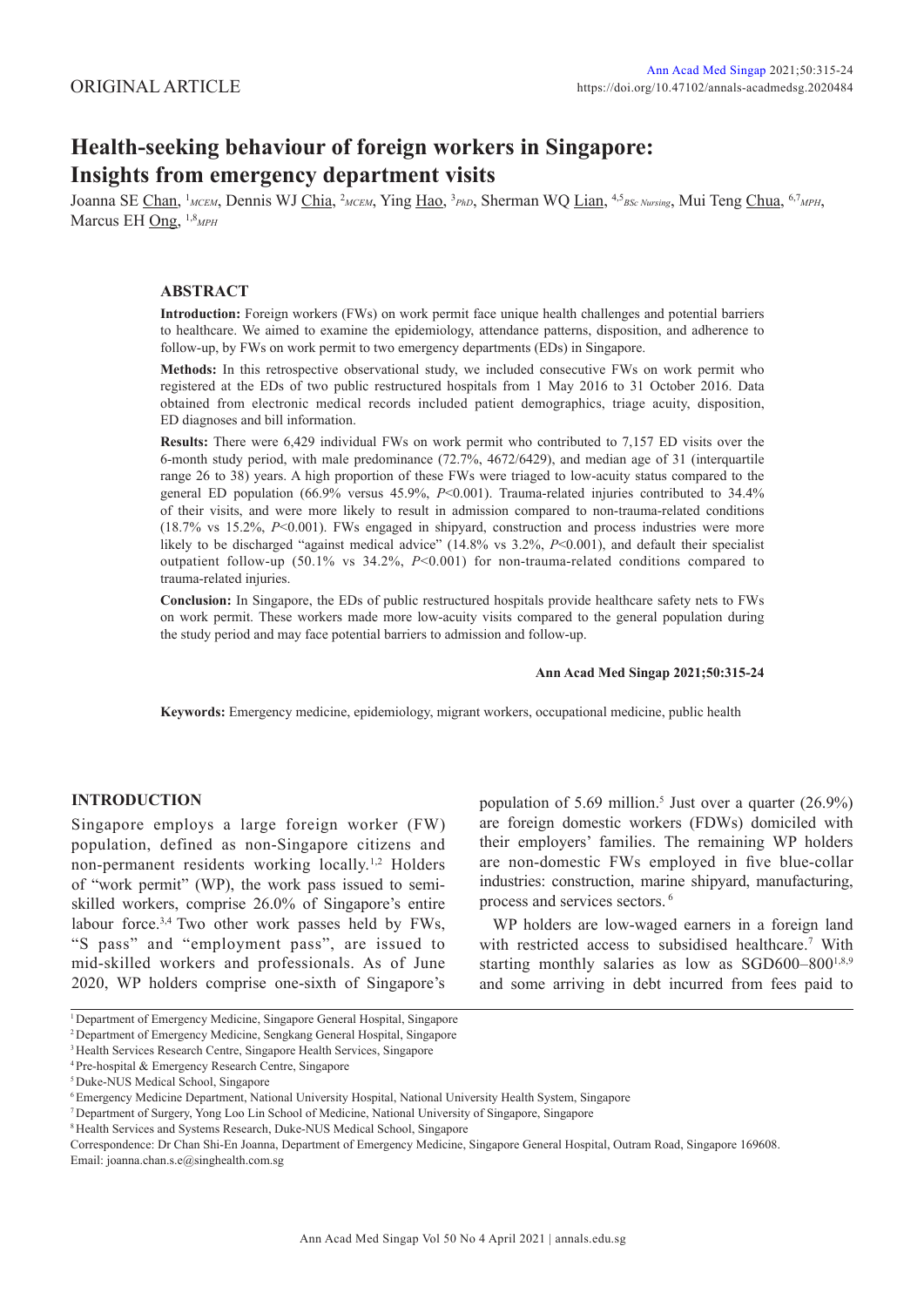# **CLINICAL IMPACT**

## **What is New**

This study examines emergency department attendance patterns of work permit holders in Singapore, a unique population with limited access to subsidised healthcare.

• These workers made more low-acuity visits compared to the general population. They were more likely to discharge against medical advice for non-trauma-related conditions, compared to trauma-related injuries.

# **Clinical Implications**

The data suggest barriers to health access faced by foreign workers. Such information can aid policymakers' efforts to improve the workers' access to primary care and emergency treatment.

their agents or training centres, $10$  the consultation fee of SGD51.50 for non-residents at government polyclinics is thus not a low-cost alternative to private practitioners (median consultation fee of  $SGD35$ )<sup>11</sup> for these FWs on WP. Current epidemiological information on how WP holders utilise the emergency departments (EDs) to access public healthcare is lacking. Previous local ED studies examined the appropriateness of FW visits to the ED<sup>12</sup> and compared work injuries sustained by local and foreign workers.<sup>2</sup> These did not distinguish among different work passes, and were conducted prior to the removal of medical subsidies for foreigners in 2007.

Our present study is the first to use work pass data to identify WP holders. Our aim was to understand the current attendance pattern of FWs on WP presenting to EDs of public hospitals. We sought to document the extent to which FWs who are deemed to require admission may choose to be discharged against medical advice, or fail to adhere to suggested follow-up plans. We hypothesised that a high percentage of visits to the ED by WP holders were low-acuity visits, based on previous local studies, and that there might be a significant proportion of visits for non-trauma-related conditions.

Global migration health research that focuses on health outcomes of FWs is scarce, accounting for 6% of research output,<sup>13</sup> despite FWs being at risk for occupational illness and injury and often overlooked in worldwide policy.14 Our study contributes to the limited body of knowledge in this area at a time when

COVID-19 has exposed healthcare disparities in this population and led to a call for better health equity.15

# **METHODS**

## **Study design**

This was a multicentre retrospective observational study conducted in two tertiary medical centres, Singapore General Hospital (SGH) and National University Hospital (NUH). Ethics approval for waiver of consent was obtained for this study (SingHealth Centralised Institutional Review Board, CIRB reference no: 2017/2283).

# **Study setting and population**

The two hospitals are both major referral centres with a total inpatient capacity of 3,000 beds and a combined ED attendance of more than 240,000 visits per year, accounting for approximately 25% of overall public hospital ED attendances in the country. The inclusion criteria were all visits by patients who held a foreign identification number starting with "F" or "G" (or initially registered in ED with unknown identities and later confirmed to be WP holders), who attended the ED between 1 May 2016 and 31 October 2016. We excluded patients on other work passes (S pass and employment pass), holders of dependent passes and tourists.

# **Data collection**

Eligible patient visits were retrieved using the Integrated Health Information Systems (IHiS Pte Ltd) and populated on standardised data collection forms on Microsoft Excel (Microsoft Corp, Redmond, US). Chart reviews were conducted using the hospitals' electronic medical records. Data collected included patient demographics, triage details, disposition, ED discharge diagnoses and bill information. Visits were classified as "trauma-related" or "non-trauma-related" based on ED diagnoses. When this classification was ambiguous (for example, intracranial haemorrhage), case records were independently assessed by two investigators in the team and conflicts were resolved through consensus discussion. Business Office bill data were used to determine if patients had attended their scheduled follow-up appointments at the hospital specialist outpatient clinic (SOC). Patients who attended one or more SOC appointments up to 6 months after their ED visit were recorded as having adhered to the follow-up resulting from the index ED visit. Data for the "general ED population" refers to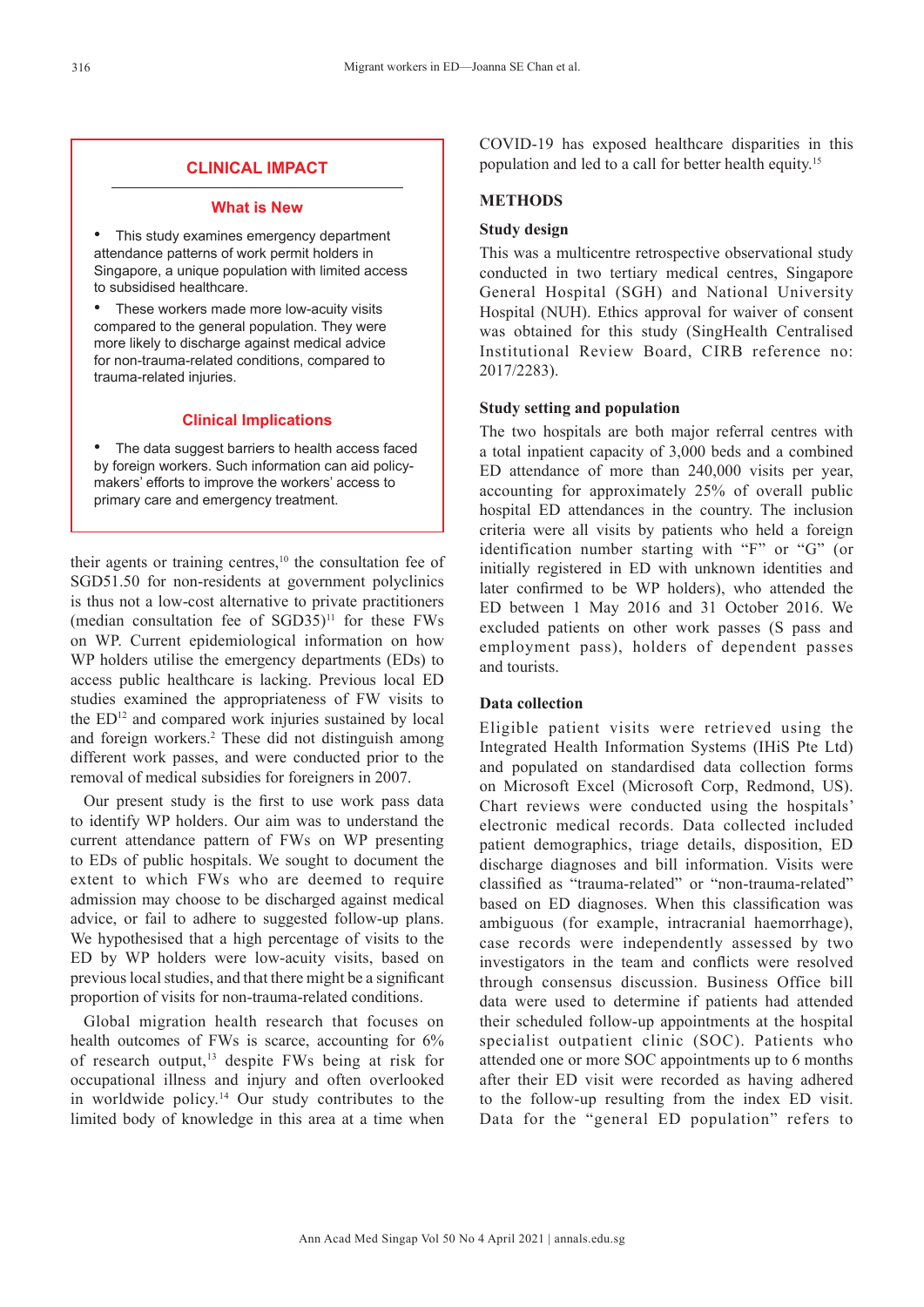combined, anonymised aggregated data from all patient visits to both EDs during the study period, regardless of residential or work pass status. These anonymised aggregated figures were obtained from IHiS and operational administrative data from the EDs.

## **Variables**

We relied on Business Office records to determine if a patient was a WP holder. These records of work pass type (e.g. work permit, S pass, employment pass) were entered by administrative staff based on the physical work pass produced by the patient during registration in the ED, with erroneous or missing information rectified by the Business Office during the resulting inpatient stay, if any. We used nationality and gender as surrogates for occupational subgroups, as occupations were not captured in hospital administrative records (Table 1). The decision was made to consider Malaysians as a separate occupational subgroup due to historical, linguistic and cultural factors, which result in a closer association of Malaysians with the service and manufacturing industries compared to FW on WP of other nationalities.16

### **Statistical analyses**

Descriptive statistics were reported using means with standard deviations and medians with interquartile ranges, as appropriate. Comparison between groups was performed using the chi-square test, R  $3.5.1$  (2018).<sup>17</sup> A *P* value of <0.05 was considered statistically significant.

#### **RESULTS**

#### **Demographics**

There were 6,429 individual FWs on WP with 7,157 visits to the ED in the 6-month study period between 1 May 2016 and 31 October 2016. The median age was 31 (interquartile range 26–38) years. Of these patients, 72.7% were male and 97.4% were from 7 source countries (Bangladesh, Malaysia, China, India, the Philippines, Indonesia and Myanmar). FWs on WP made 39 visits per day compared to 647 visits per day by the general ED population, accounting for 6.0% of all ED visits. FWs on WP were younger in comparison to the general population (10.0% versus 56.3% of visits by patients aged older than 45 years, *P*<0.001) and accounted for 12.5% of all ED visits made by patients aged 18 to 45 years. Visits by FWs on WP were less likely to arrive by ambulance (6.1% vs 13.3%, *P*<0.001), and more likely to be triaged as low-acuity Patient Acuity Category (PAC) 3 or 4 visits (66.9% vs 45.9%, *P*<0.001). This trend held true when only visits by patients aged 18 to 45 were considered (68.1% vs 65.1%, *P*<0.001).

| Table 1. Foreign worker subgroups by predominant occupational characteristics |  |  |  |  |
|-------------------------------------------------------------------------------|--|--|--|--|
|-------------------------------------------------------------------------------|--|--|--|--|

| Subgroup name and predominant<br>occupation                                                                        | <b>Source country</b>               | Gender                     | No. of ED visits<br>(Subgroup total) | $%$ of ED visits <sup>a</sup><br>(Subgroup total) |
|--------------------------------------------------------------------------------------------------------------------|-------------------------------------|----------------------------|--------------------------------------|---------------------------------------------------|
| Male foreign workers predominantly engaged<br>in the construction, shipyard and process<br>industries <sup>b</sup> | Bangladesh<br>India<br>China        | Male<br>Male<br>Male       | 1759<br>1013<br>1225<br>(3997)       | 24.6<br>14.1<br>17.1<br>(55.9)                    |
| Foreign domestic workers                                                                                           | Philippines<br>Indonesia<br>Myanmar | Female<br>Female<br>Female | 466<br>215<br>98<br>(779)            | 6.5<br>3.0<br>1.3<br>(10.9)                       |
| Malaysians, predominantly engaged in the<br>manufacturing and service industries                                   | Malaysia                            | Male<br>Female             | 988<br>514<br>(1502)                 | 13.8<br>7.2<br>(21.0)                             |
| All other work permit holders not in above<br>subgroups (Others)                                                   | Others                              | Both                       | (868)                                | (12.1)                                            |

ED: emergency department

<sup>a</sup> Percentage of total foreign worker visits to ED is calculated using  $N=7146$  as denominator. This excludes 11 visits in which a patient absconded after consultation.

**B** Bangladesh and India are approved source countries for work permit holders in the construction, shipyard and process industries. Malaysia and China are approved source countries for work permit holders in all of the above as well as the manufacturing and service industries.

Source: Ministry of Manpower Singapore. Work permit for foreign worker, 2020. Available at: https://www.mom.gov.sg/passes-and-permits/work-permitfor-foreign-worker. Accessed on 5 November 2020.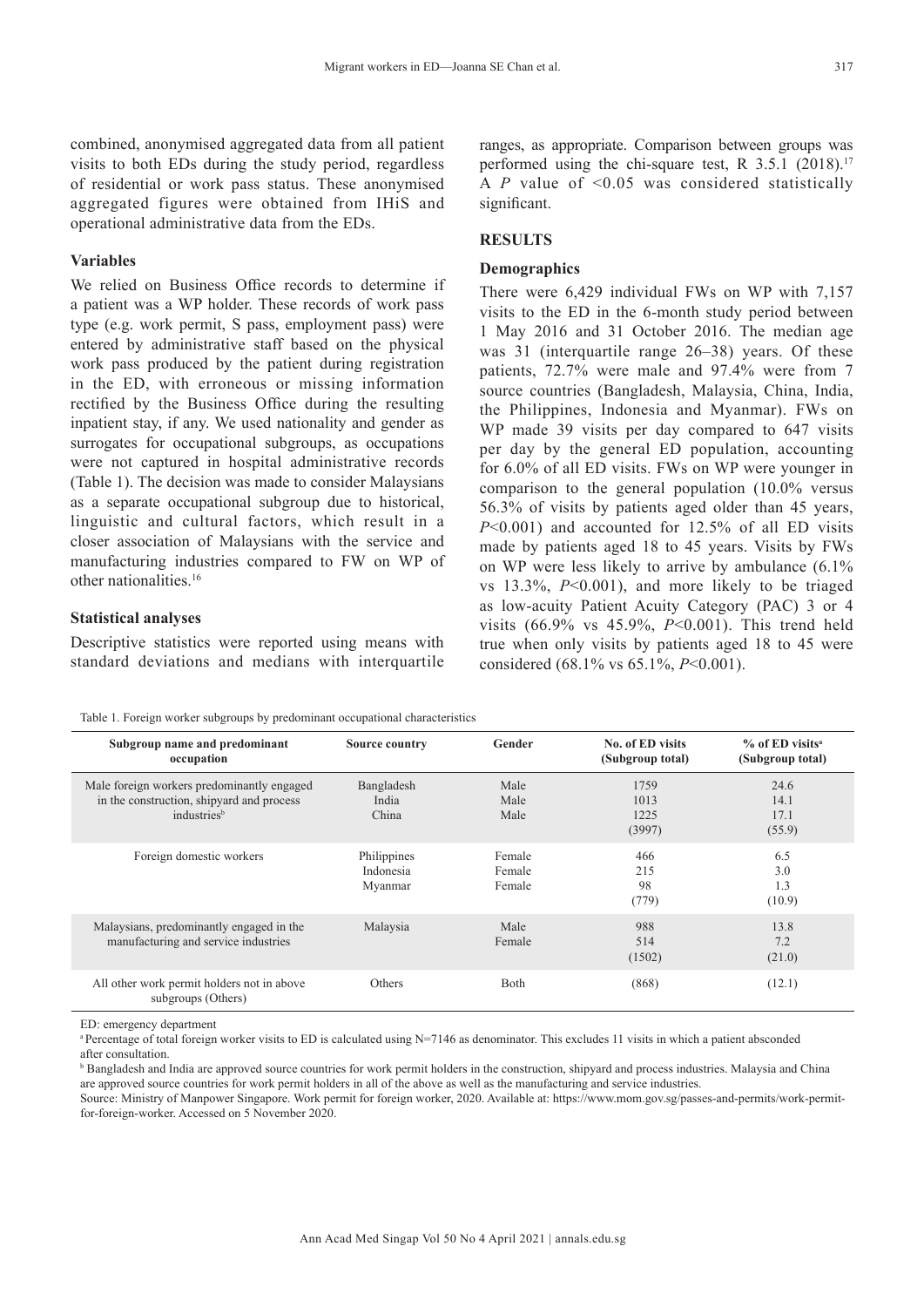## **Trauma and non-trauma related visits**

Out of the visits by FWs on WP, 34.4% were for trauma-related complaints. Trauma-related injuries were more likely to present by ambulance (9.4% vs 4.4%, *P*<0.001), be high-acuity PAC 1 cases (5.3% vs 3.7%, *P*=0.002), and to result in admission to inpatient wards (18.7% vs 15.2%, *P*<0.001). Trauma-related injuries were most likely to present on Fridays, Saturdays and Mondays, while non-trauma-related conditions were highest on Mondays (*P*=0.006) (Table 2).

#### **Visit outcomes**

Although trauma-related injuries were more likely to result in admission than non-trauma-related conditions (18.7% vs 15.2%), a higher volume of inpatient admissions was for non-trauma-related conditions (60.8%, 713/1172) (Table 2).

## **Discharged against medical advice from planned admission**

When examining against medical advice (AMA) discharges and defaults to follow-up, we divided FWs on WP into subgroups by nationality and gender as surrogates for different occupational characteristics (Table 1). AMA discharge rates were 16.1% (54/335), 9.3% (66/711) and 6.1% (17/280) for Malaysians; FWs from Bangladesh, India and China who are predominantly employed in the construction, shipyard and process industries; and FDWs, respectively. AMA discharge rates were 18.6% (33/177), 5.7%

Table 2. Comparison of visit characteristics and outcomes by foreign workers for trauma and non-trauma-related conditions

| <b>Variables</b>     | Total $(N=7146)$ <sup>a</sup><br>Trauma $(n=2460)$ |               |      | Non-trauma $(n=4686)$ |      | $P$ value     |           |
|----------------------|----------------------------------------------------|---------------|------|-----------------------|------|---------------|-----------|
|                      | No.                                                | $\frac{0}{0}$ | No.  | $\frac{0}{0}$         | No.  | $\frac{0}{0}$ |           |
| Gender               |                                                    |               |      |                       |      |               | < 0.001   |
| Male                 | 5228                                               | 73.2          | 2084 | 84.7                  | 3144 | 67.1          |           |
| Female               | 1918                                               | 26.8          | 376  | 15.3                  | 1542 | 32.9          |           |
| Time of registration |                                                    |               |      |                       |      |               | < 0.001   |
| 0000 to 0559         | 553                                                | 7.7           | 172  | 7.0                   | 380  | 8.2           |           |
| 0600 to 1159         | 2261                                               | 31.6          | 684  | 27.8                  | 1575 | 33.6          |           |
| 1200 to 1759         | 2572                                               | 36.0          | 954  | 38.8                  | 1616 | 34.5          |           |
| 1800 to 2359         | 1771                                               | 24.8          | 650  | 26.4                  | 1115 | 23.8          |           |
| Day of registration  |                                                    |               |      |                       |      |               | $0.006\,$ |
| Monday               | 1142                                               | 16.0          | 391  | 15.9                  | 751  | 16.0          |           |
| Tuesday              | 1039                                               | 14.5          | 366  | 14.9                  | 673  | 14.4          |           |
| Wednesday            | 1032                                               | 14.4          | 345  | 14.0                  | 687  | 14.7          |           |
| Thursday             | 963                                                | 13.5          | 331  | 13.5                  | 632  | 13.5          |           |
| Friday               | 1036                                               | 14.5          | 388  | 15.8                  | 648  | 13.8          |           |
| Saturday             | 1007                                               | 14.1          | 368  | 15.0                  | 639  | 13.6          |           |
| Sunday               | 927                                                | 13.0          | 271  | 11.0                  | 656  | 14.0          |           |
| Ambulance case       |                                                    |               |      |                       |      |               | < 0.001   |
| Yes                  | 439                                                | 6.1           | 231  | 9.4                   | 208  | 4.4           |           |
| $\rm No$             | 6707                                               | 93.9          | 2229 | 90.6                  | 4478 | 95.6          |           |
| <b>Triage acuity</b> |                                                    |               |      |                       |      |               | $0.002\,$ |
| P1                   | 304                                                | 4.3           | 131  | 5.3                   | 173  | 3.7           |           |
| P2                   | 2058                                               | 28.8          | 726  | 29.5                  | 1332 | 28.4          |           |
| P3/P4                | 4782                                               | 66.9          | 1603 | 65.2                  | 3179 | 67.8          |           |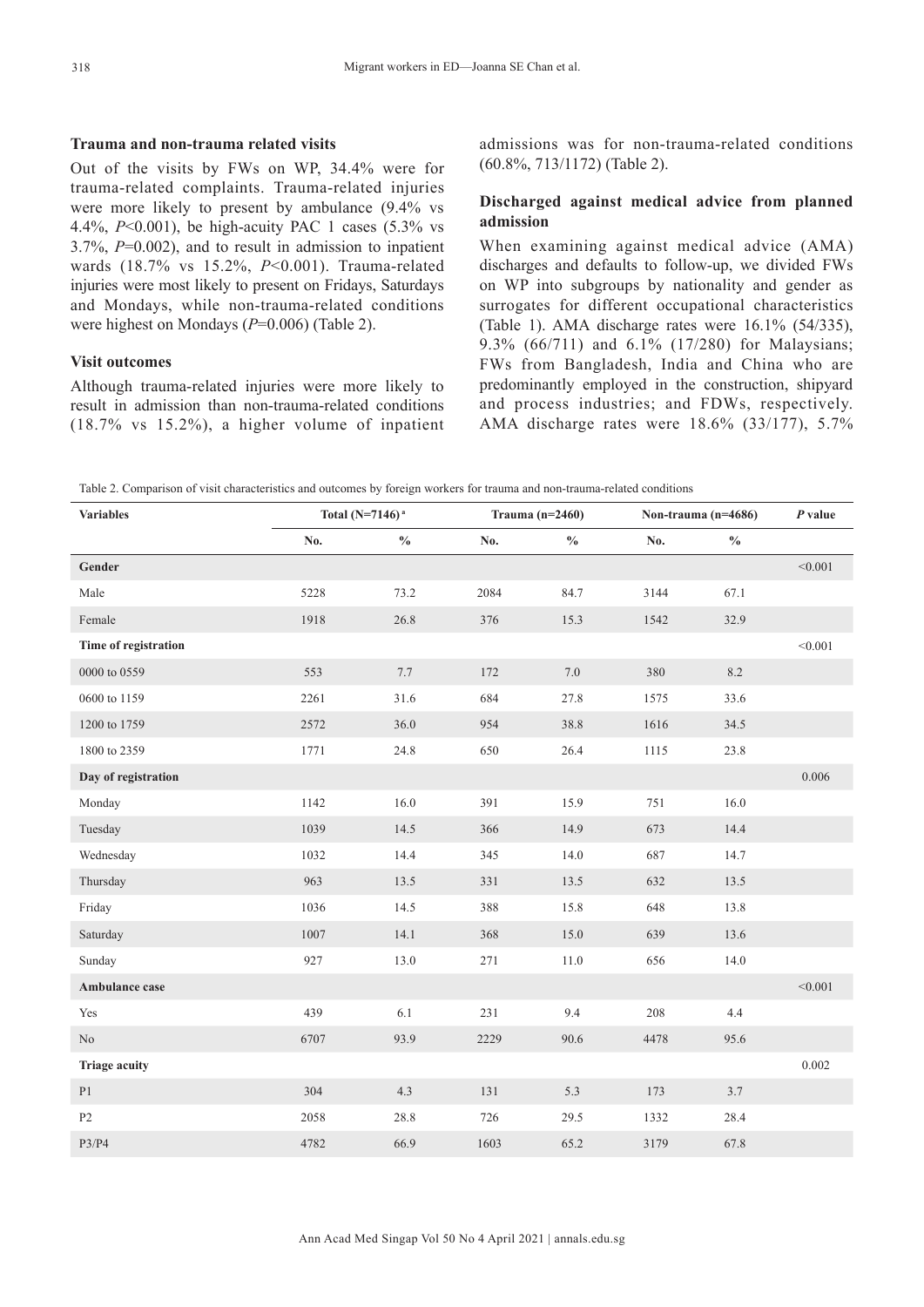| <b>Variables</b>                                    | Total (N=7146) <sup>a</sup> |               | Trauma $(n=2460)$ |               | Non-trauma (n=4686) |               | $P$ value |
|-----------------------------------------------------|-----------------------------|---------------|-------------------|---------------|---------------------|---------------|-----------|
|                                                     | No.                         | $\frac{0}{0}$ | No.               | $\frac{0}{0}$ | No.                 | $\frac{0}{0}$ |           |
| <b>Disposition from ED</b>                          |                             |               |                   |               |                     |               | < 0.001   |
| Discharged                                          | 5624                        | 78.7          | 1927              | 78.3          | 3697                | 78.9          |           |
| Admitted inpatient                                  | 1172                        | 16.4          | 459               | 18.7          | 713                 | 15.2          |           |
| Admitted to short-stay unit                         | 172                         | 2.4           | 41                | 1.7           | 130                 | 2.8           |           |
| AMA discharge                                       | 167                         | 2.3           | 29                | 1.2           | 139                 | $3.0\,$       |           |
| Absconded                                           | 8                           | 0.1           | 3                 | 0.1           | 5                   | 0.1           |           |
| Dead                                                | 3                           | 0.0           | $\mathbf{1}$      | 0.0           | $\overline{2}$      | 0.0           |           |
| Follow-up for discharged patients (n=5624)          |                             |               |                   |               |                     |               | < 0.001   |
| GP/other country hospital                           | 291                         | 5.2           | 125               | 6.5           | 166                 | 4.5           |           |
| Polyclinic                                          | 480                         | 8.5           | 219               | 11.4          | 261                 | 7.1           |           |
| Specialist follow-up                                | 2470                        | 43.9          | 810               | 42.0          | 1660                | 44.9          |           |
| None                                                | 2386                        | 42.4          | 773               | 40.1          | 1610                | 43.5          |           |
| Admitting discipline for admitted patients (n=1186) |                             |               |                   |               |                     |               | < 0.001   |
| Surgical disciplines                                | 764                         | 64.4          | 456               | 99.1          | 308                 | 42.4          |           |
| Non-surgical disciplines                            | 423                         | 35.6          | 5                 | 1.1           | 418                 | 57.6          |           |

Table 2. Comparison of visit characteristics and outcomes by foreign workers for trauma and non-trauma-related conditions (Cont'd)

AMA: against medical advice; ED: emergency department; GP: general practitioner

<sup>a</sup> N=7146 due to missing diagnosis information for 11 visits in which patient absconded after consultation.

P1 to P4 are the 4 levels of the Patient Acuity Category scale used by EDs in Singapore. P1 – priority 1: require immediate care; P2 – priority 2: require urgent care; P3 – priority 3: minor emergencies; P4 – priority 4: non-emergency conditions.

(16/281) and 6.7% (17/253) for workers from China, Bangladesh and India, respectively.

The AMA discharge rate for all FW on WP visits was more than twice that of the general patient population (11.3% vs 4.3%, *P*<0.001). The majority of AMA discharge incidence (82.7%, 139/168) was for nontrauma-related conditions (Fig. 1A). There were 10 cases of re-attendance (6.0%) following AMA discharges in the study period.

#### **Defaulted on specialist outpatient clinic follow-up**

When a patient who was discharged from ED with a referral to SOC did not attend at least 1 appointment, the patient was considered as having defaulted SOC follow-up. FWs on WP had a higher no-show default rate than the general patient population (46.5% vs 35.8%, *P*<0.001), and non-trauma-related conditions resulted in higher default rates (53.1% vs 33.9%, *P*<0.001) (Fig 1B).

## **DISCUSSION**

FWs on WP in Singapore and other countries face health challenges and barriers to healthcare.<sup>7,18,19</sup> Dense

living conditions in dormitories render them susceptible to infectious outbreaks,<sup>20</sup> including large clusters of COVID-19 infection from April to September 2020, during which FWs from dormitories contributed to 94% of all reported cases in Singapore.<sup>21,22</sup> They are at risk of workplace injuries, particularly motor vehicle accidents, falls from height, eye injuries, burns and chemical injuries.23-26

In our study, we found that a high proportion of ED visits made by FWs on WP was triaged to low-acuity status. Socio-economically disadvantaged populations have been found to make more low-acuity attendances locally<sup>12</sup> and globally.<sup>27,28</sup> In populations with limited access to primary care, such "safety net" visits to the ED may not be avoidable.<sup>29</sup> Visits triaged as low-acuity may be for lacerations, fractures or ocular injuries, conditions appropriately managed in an ED setting.

Our results also showed that non-trauma-related conditions accounted for almost twice as many visits to the EDs as trauma-related injuries. More than half of the admissions (60.8%, 713/1172) were for such conditions, including cardiovascular disease, diabetes and cancer. In 2018, chronic diseases accounted for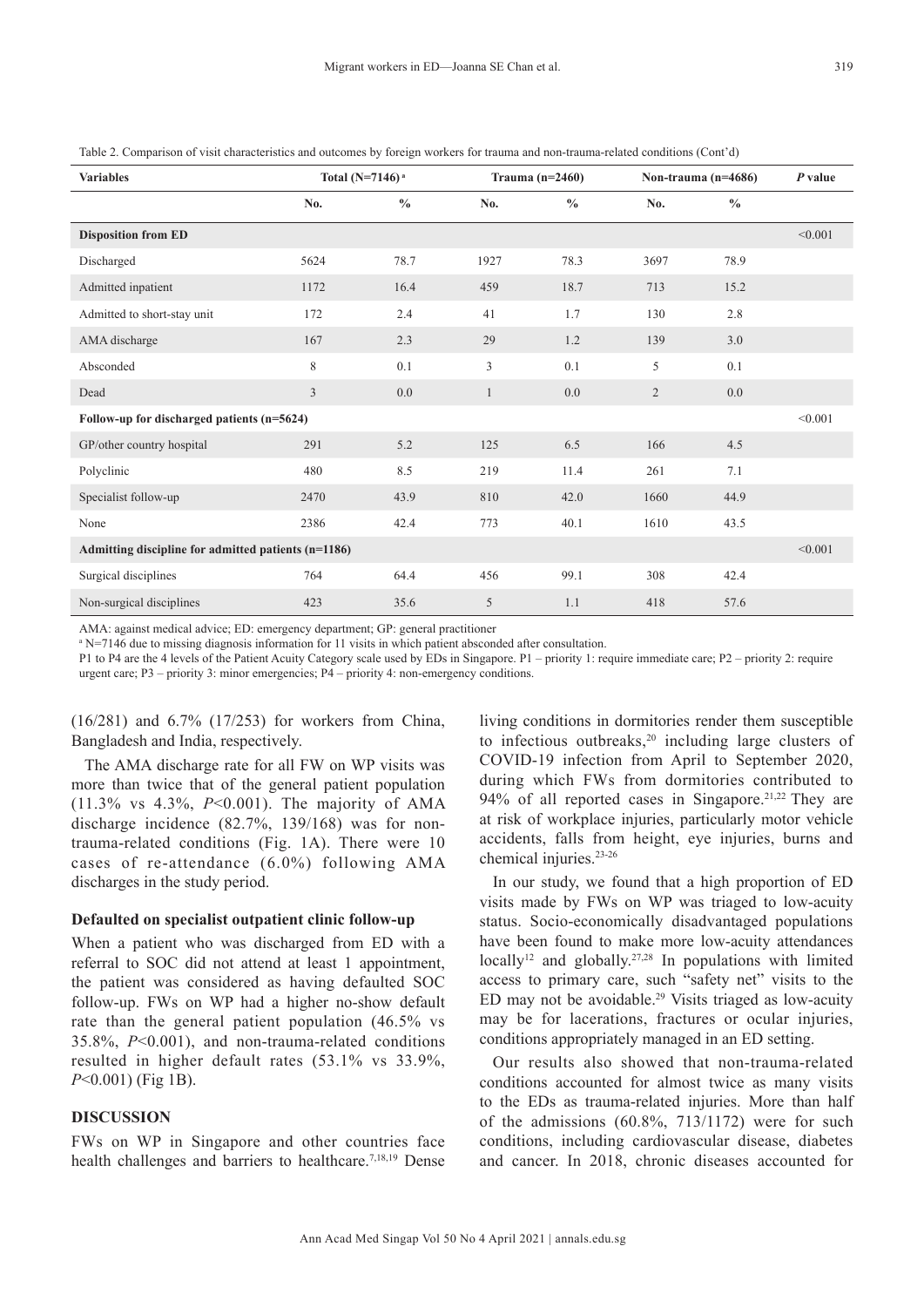

Fig. 1A. Against medical advice discharge rates from planned admission: foreign worker subgroups, trauma-related vs non-trauma-related visits.

AMA: against medical advice; ED: emergency department; MFW: male foreign workers from Bangladesh, India and China predominantly engaged in the shipyard, construction and process industries; FDW: foreign domestic workers; Malaysians: Malaysian workers; Others: all other work permit holders not in above subgroups

The AMA discharge rate was calculated as AMA discharge cases divided by planned admissions. For foreign workers, this was 11.3% (168/1489). For general ED population, this was 4.3% (2251/52492).



Fig. 1B. Defaulted specialist outpatient clinic (SOC) follow-up: foreign worker subgroups, trauma-related vs non-trauma-related visits.

ED: emergency department; MFW: male foreign workers from Bangladesh, India and China predominantly engaged in the shipyard, construction and process industries; FDW: foreign domestic workers; Malaysians: Malaysian workers; Others: all other work permit holders not in above subgroups

Defaulted follow-up rate for foreign workers (FWs) was calculated as FW visits resulting in specialist outpatient clinic (SOC) no-shows divided by visits discharged from ED with SOC follow-up, 46.5% (1095/2353). The denominator excludes FW visits given follow-up at institutions not covered by the study's ethics approval.

Surrogate SOC data for general ED patient population is calculated from the number of SOC no-shows divided by all scheduled SOC visits for patients referred from ED during the study period. This figure of 35.8% (4788/13374) is aggregated data available from only Singapore General Hospital.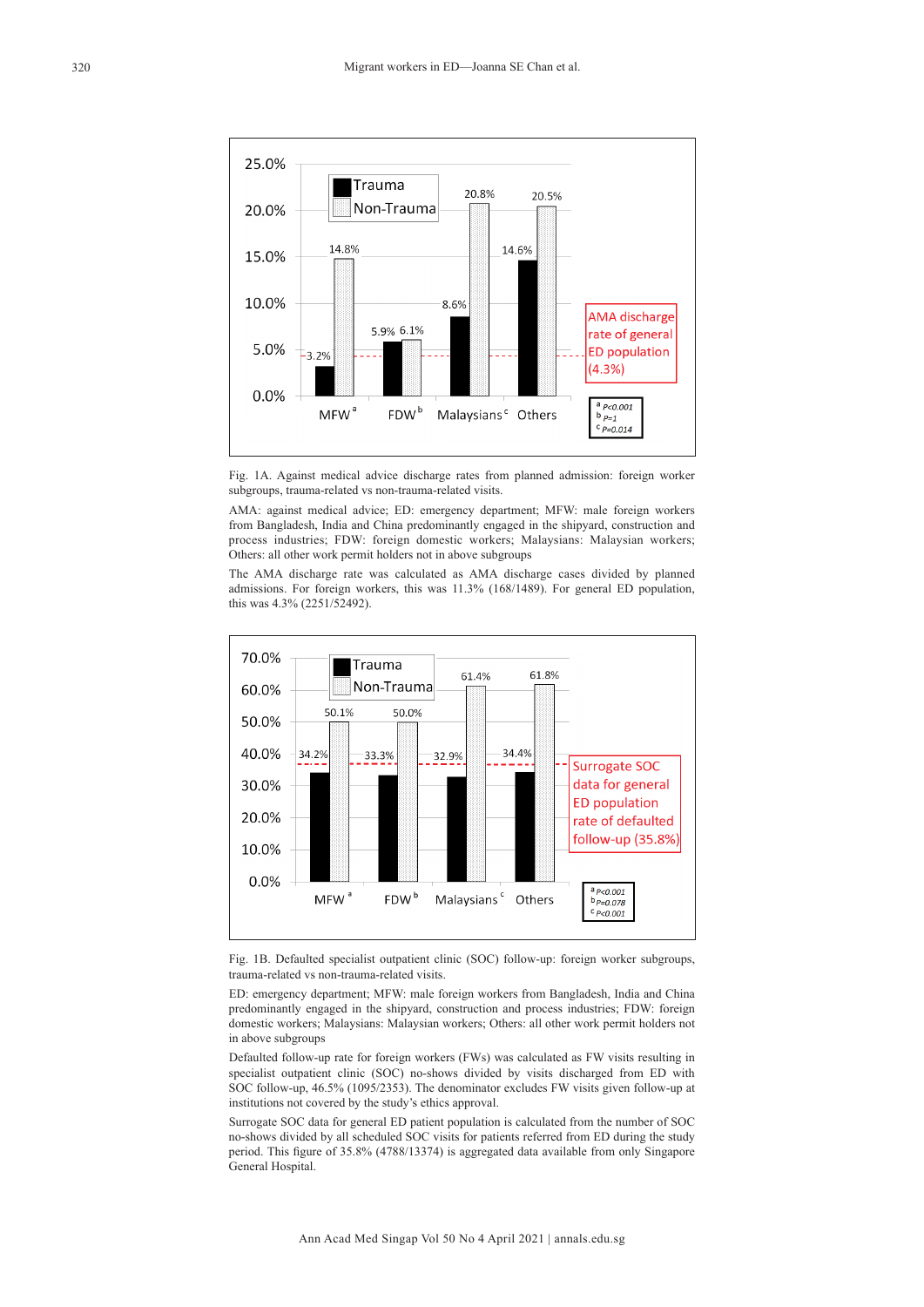$60-80\%$  of deaths in the FWs' source countries.<sup>29</sup> FWs in Singapore may develop chronic diseases at similar rates as their countrymen due to shared ethnicities and cultural practices, and these cannot be ignored as a cause of hospital visits among these FWs.

In our cohort, FWs on WP assessed by doctors to require admission were more likely to be discharged AMA compared to the general patient population, and non-trauma-related conditions accounted for 82.7% of such AMA discharge incidences. We postulate that AMA discharge may be chosen for reasons of cost, familiarity and family support. For instance, Malaysians can access care in their home country via a short journey of 1 to 3 hours by road, thus it is not surprising that the highest proportion of AMA discharge occurred among Malaysians. However, among FWs on WP from Bangladesh, India and China, AMA discharge rates were still 14.8% vs 3.2% respectively for nontrauma-related conditions vs trauma-related injuries, respectively (*P*<0.001). Time delay and a lack of support while awaiting repatriation put these patients at risk of deterioration. Chinese workers were more likely to be discharged AMA compared to Bangladeshi and Indian workers, despite sharing the Mandarin language with healthcare workers, which facilitates verbal communication of risk. As they are paid more<sup>1</sup> and have better host country language ability, it is possible that they may perceive themselves as having a better chance at managing their own health outside hospitals, like the Malaysians.

On the other hand, non-trauma-related conditions and trauma-related injuries did not differ in AMA discharge rates among FDWs. The law does not distinguish between work-related or non-work-related conditions for FDWs, owing to their lack of separation of work and home life. In contrast, non-domestic FWs on WP are covered by higher insurance limits for work-related illness or injury, potentially leading to a perceived difference in the employer's willingness to pay depending on whether the medical condition is work-related or not. Hence, it is likely that the high AMA discharge rate among non-domestic FWs on WP for non-trauma-related conditions may be mainly due to: lack of confidence in employer's willingness to pay for treatment of non-work-related conditions; and language and cultural barriers.

Under Singapore law, the employer bears full responsibility for healthcare costs of WP holders (Table 4).<sup>30-32</sup> Yet, the majority of the FWs on WP in a 2014 survey believed that they would have to co-pay or self-pay for seeing a doctor.<sup>9</sup> Confusion about the WP holders' healthcare financing extends to medical professionals.33 Lack of clarity surrounding insurance coverage of outpatient costs<sup>1,33</sup> may contribute to uncertainty as to whether employers will bear these expenses.7,9,35

The Ministry of Health, Singapore recommends that employers should be engaged before treatment for stable chronic conditions.<sup>34</sup> However, FWs on WP who face limited mobility between jobs may avoid reporting illnesses out of fear of jeopardising their livelihood.<sup>7,10</sup> The cost of uninsured primary care may discourage FWs on WP from undergoing screening or receiving treatment for non-communicable diseases,<sup>1,9</sup> with non-profit organisations encountering workers with complications from poorly controlled diabetes and hypertension.7

Apart from perceptions that lead FWs on WP to self-pay or forgo treatment, they face another challenge even if they access healthcare institutions. Nearly all (92.3%) doctors surveyed cited language and cultural barriers as important factors affecting care of FWs on WP.33 This hinders 2-way information flow between doctor and patient, leading to a risk of serious errors, misunderstanding of procedures, and inability to diagnose mental health conditions.36 While doctors often accept informal interpretation by colleagues and online aids, professional interpretation is important but currently often unavailable when time-sensitive healthcare is provided to FWs.<sup>37</sup>

Furthermore, FWs on WP discharged from ED were more likely than the general patient population to default appointments, thus raising the concern of inadequate follow-up and rehabilitation. Non-attendance in primary and outpatient specialist care is associated with socioeconomic deprivation<sup>38</sup> and non-resident status.<sup>39</sup> Defaults were more likely for non-trauma-related conditions for all FW subgroups. We hypothesise that trauma-related injuries often present with pain, bleeding, deformity, or limited function at work, which may encourage greater compliance to follow-up.

Our findings of high incidence of low-acuity attendances, AMA discharge and defaults to clinic appointments may reflect the "3C" challenges to care of FWs in a first world setting—"communication, continuity of care and confidence".40 Creative methods of making information about FWs' healthcare entitlements readily available in their native language can be explored, for example by expanding FWMOMCare, a health tracking app released in May 2020 during the COVID-19 outbreak. Doctors too should be equipped with knowledge to advocate effectively for patients.<sup>33</sup>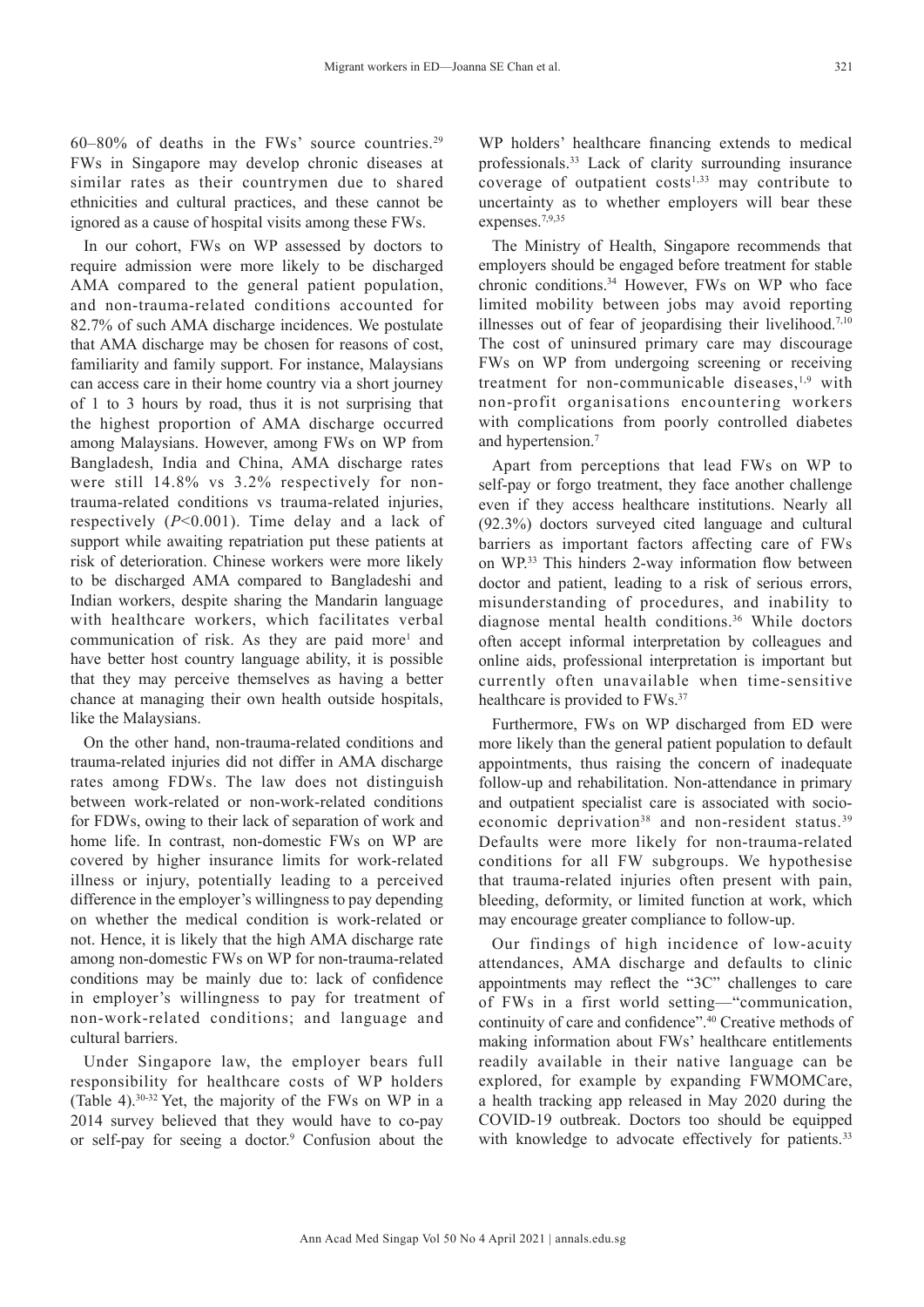| <b>Main category</b>                             | <b>Employment of foreign manpower</b><br>(work passes) regulations                               | <b>Work Injury Compensation Act (WICA)</b>                                                                                                                                                                                                                                     |
|--------------------------------------------------|--------------------------------------------------------------------------------------------------|--------------------------------------------------------------------------------------------------------------------------------------------------------------------------------------------------------------------------------------------------------------------------------|
| Legislative intent                               | Regulates in-principle approvals and work permits,<br>and stipulates employer responsibilities   | Simplifies and expedites work injury compensation<br>Provides fast, low-cost alternative to court system                                                                                                                                                                       |
| Who it covers                                    | All work pass holders, including WP holders                                                      | All local or foreign employees under contract of service<br>who incur illness or injury in the course of work<br>Excludes FDWs, independent contractors and<br>٠<br>uniformed personnel                                                                                        |
| Employers' obligations<br>and insurance coverage | Employer buys medical insurance of at least<br>SGD15,000/year for all WP holders                 | Under WICA, employer pays up to $SGD45,000^{\circ}$ or 1 year for<br>medical expenses incurred by work-related injuries<br>Lump sum compensation payouts are calculated based on<br>$\bullet$<br>death or degree of permanent incapacity                                       |
|                                                  | Employer buys accident insurance of at least<br>SGD60,000/year for FDWs (not covered<br>by WICA) | Employer is obliged to pay medical leave wages (full average<br>monthly earnings for outpatient MC or light duties up to<br>14 days, or hospitalisation leave up to 60 days, and 2/3 of<br>earnings thereafter up to 1 year), even if employment is<br>terminated after injury |
|                                                  | Employer is responsible for bills in excess of<br>insurance, including outpatient bills          | Employer is responsible for bills in excess of WICA sum,<br>including outpatient bills                                                                                                                                                                                         |

Table 3. Summary of employers' legal obligations to work permit holders in Singapore

WICA: Work Injury Compensation Act; WP: work permit; FDW: foreign domestic worker; MC: medical certificate.

a The WICA compensation sum per accident was increased to SGD45,000 from SGD36,000 with effect from 1 January 2020.

It might be useful for medical centres to deploy trained interpreters who could assist these FWs to navigate the healthcare system from entry to follow-up. In the interim, existing crisis hotlines by non-governmental organisations (NGOs) can be a valuable source of third-party interpretation services to distressed FWs during time-sensitive medical encounters.<sup>33</sup> FWs on WP who choose to be discharged AMA despite adequate counselling should be redirected to NGOs for assistance. Ultimately, the high rate of low-acuity attendances and AMA discharge incidence also highlights the need to provide a system of affordable primary healthcare for FWs on WP that is presently lacking. The need to minimise administrative hurdles and language barriers should be built into the design of such a system.

A more detailed description of non-communicable diseases in our dataset lies beyond the scope of this study. Further research using pooled data from 3 local hospitals will examine the population of FWs on WP admitted inpatient from ED to shed light on diagnoses associated with large inpatient bills and length of stay.

#### **Limitations**

We faced limitations inherent to retrospective studies. First, study recruitment was dependent on accurate coding of work pass status during registration and may be subjected to information bias. Patients with incongruent work pass status during repeated hospital visits were excluded, which may underestimate the number of WP holders. Second, our study likely underestimates the number of trauma-related cases due to misclassification bias if clinicians entered non-specific terms (e.g. "back pain" instead of "contusion of back"). Third, the results may not be generalisable to other countries with different healthcare financing models.

Fourth, due to existing limitations in electronic healthcare records, 171 patients in one study institution who were seen in ED and discharged by a non-ED specialist (e.g. hand surgery, ophthalmology) had missing data. These patients were classified as discharged without SOC follow-up, as we could not determine their follow-up plans. We were unable to ascertain whether their ED diagnosis was related to trauma, further underestimating trauma incidence. Fifth, our study was limited to 6 months of data due to resource constraints. As Singapore is a tropical country without marked seasonal variation in severity or type of cases that present to the ED, the study duration of less than a year is unlikely to bias the results greatly.

The use of nationality and gender as a surrogate for occupational subgroups meant that some of the Chinese workers in our dataset may have held jobs in the manufacturing and service sectors, while conversely,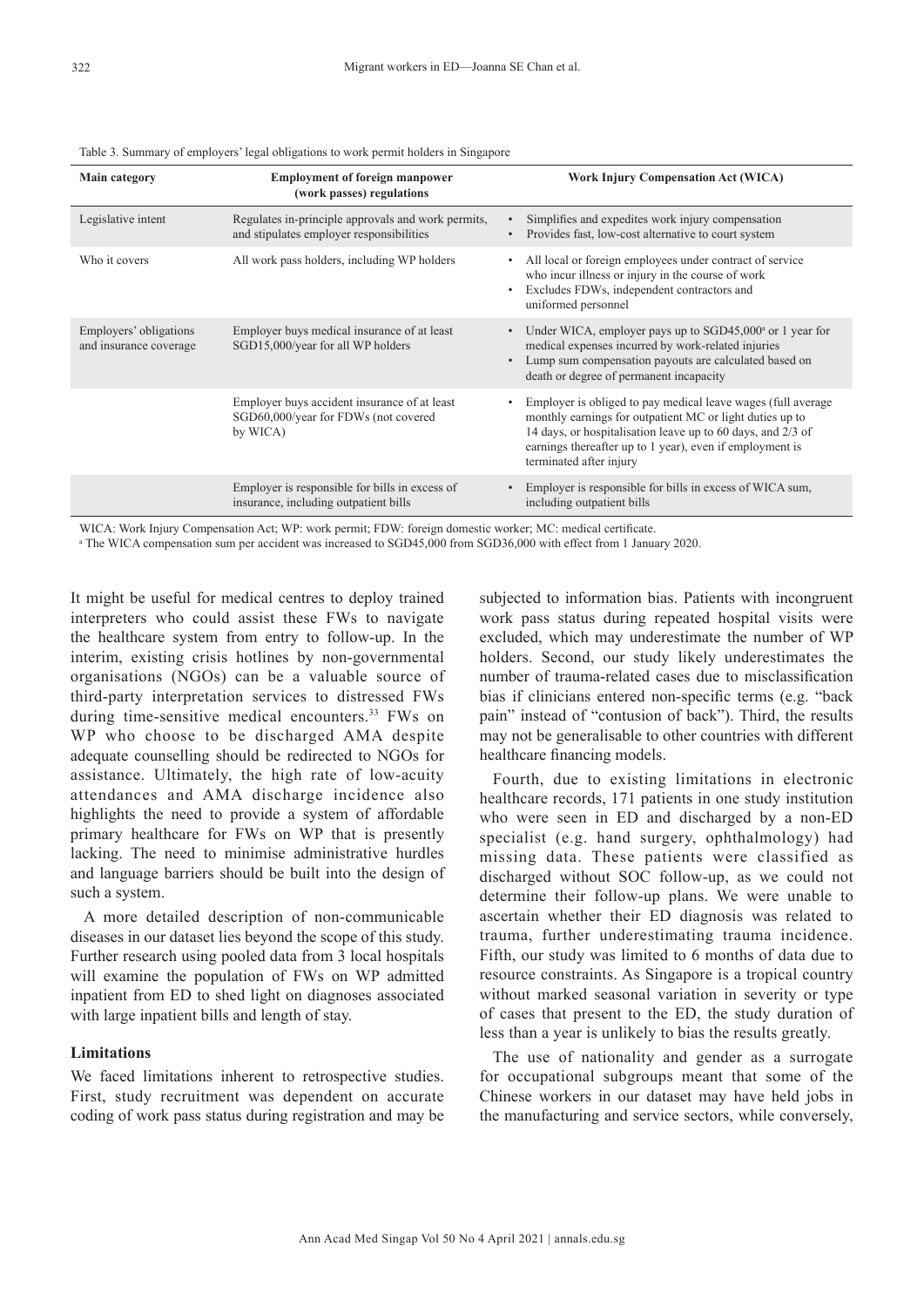some Malaysians may have held jobs in the construction, shipyard and process industries. Nevertheless, this sheds light on the different propensity for AMA discharges or defaults in appointments as a result of cultural, as well as occupational, differences. Lastly, we used billing data as an imperfect surrogate for SOC attendance in the 6 months following the ED visit. SOC visits could not be tagged to a specific ED visit due to the inability to distinguish between bills that were incurred by visits to different department SOCs, and by recurring visits to a single department SOC. Patients with multiple ED visits who kept at least one SOC appointment would have the other ED visits tagged as "defaulted" to SOC; this occurred in 38 instances. SOC attendance figures for the general patient population were obtained from aggregated operations data as compared to individualised billing data for FWs, hence this comparison with regards to SOC attendances is an estimate.

#### **CONCLUSION**

In Singapore, the EDs of public restructured hospitals provide healthcare safety nets to FWs on WP. These workers made more low acuity visits compared to the general population during the study period. They may face potential barriers to planned admission and followup, with a higher rate of discharge against medical advice and defaults to clinic follow-up compared to the general population. This data can inform policy-makers in efforts to improve their access to primary care and emergency treatment.

#### *Acknowledgements*

*The authors thank colleagues from National University Hospital and Singapore General Hospital Emergency Medicine Departments, operations team and IHiS for their support with data extraction, including A/Prof Malcolm Mahadevan, Janet Seak, Asfak Mundayadankandy Puthiyapurayil and Koh Yee Jin.*

*The findings of this manuscript were presented in brief as a poster presentation at the 14th Public Health and Occupational Medicine (PHOM) Conference in Singapore on 15–16 October 2019.*

#### **REFERENCES**

- 1. Ang JW, Chia C, Koh CJ, et al. Healthcare-seeking behaviour, barriers and mental health of non-domestic migrant workers in Singapore. BMJ Glob Health 2017;2:e000213.
- 2. Carangan M, Tham KY, Seow E. Work-related injury sustained by foreign workers in Singapore. Ann Acad Med Singap 2004; 33:209-13.
- 3. Ministry of Manpower Singapore. Foreign workforce numbers, 2020. Available at: https://www.mom.gov.sg/documentsand-publications/foreign-workforce-numbers. Accessed on 5 November 2020.
- 4. Department of Statistics Singapore. Labour, Employment, Wages and Productivitiy – Latest Data, Q3 2020. Available at: https://www.singstat. gov.sg/find-data/search-by-theme/economy/labour-employmentwages-and-productivity/latest-data. Accessed on 5 November 2020.
- 5. Department of Statistics Singapore. Population and Population Structure - Latest Data, 2020. Available at: https://www.singstat.gov. sg/find-data/search-by-theme/population/population-and-populationstructure/latest-data. Accessed on 5 November 2020.
- 6. Ministry of Manpower Singapore. Work permit for foreign worker, 2020. Available at: https://www.mom.gov.sg/passes-andpermits/work-permit-for-foreign-worker. Accessed on 5 November 2020.
- 7. Rajaraman N, Yip TW, Kuan BYH, et al. Exclusion of Migrant Workers from National UHC Systems—Perspectives from HealthServe, a Non-profit Organisation in Singapore. Asian Bioeth Rev 2020;12:363-74.
- 8. HelperChoice. Maid Salary in Singapore. 2016. Available at: https://www.helperchoice.com/singapore/hire-domestic-helper. Accessed on 5 November 2020.
- 9. Lee W, Neo A, Tan S, et al. Health-seeking behaviour of male foreign migrant workers living in a dormitory in Singapore. BMC Health Serv Res 2014;14:300.
- 10. Platt M, Baey G, Yeoh BS, et al. Debt, precarity and gender: male and female temporary labour migrants in Singapore. J Ethn Migr Stud 2016;43:1-18.
- 11. Tay ASK, Choo KW, Koh GCH. Singapore GP fee survey 2013: a comparison with past surveys. Singapore Fam Physician 2017; 4:42–51. Available at: https://www.cfps.org.sg/publications/ the-singapore-family-physician/article/1084\_pdf. Accessed on 5 November 2020.
- 12. Chen K, Tham KY, Seow E, et al. Extent and appropriateness of emergency department services usage by foreign workers in Singapore. Ann Acad Med Singap 1999;28:19-204.
- 13. Sweileh WM, Wickramage K, Pottie K, et al. Bibliometric analysis of global migration health research in peer-reviewed literature (2000-2016). BMC Public Health 2018;18:777.
- 14. Hargreaves S, Rustage K, Nellums LB, et al. Occupational health outcomes among international migrant workers: a systematic review and meta-analysis. Lancet Glob Health 2019;7:e872-82.
- 15. Goh OQ, Islam AM, Lim JCW, et al. Towards health market systems changes for migrant workers based on the COVID-19 experience in Singapore. BMJ Glob Health 2020;5:e003054.
- 16. Ho YJ, Tyson AD. Malaysian migration to Singapore: Pathways, mechanisms and status. Malaysian J Econ Stud 2011;48(2):131-45.
- 17. R Foundation for Statistical Computing. The R Project for Statistical Computing [Internet]. R Foundation for Statistical Computing, Vienna, Austria. Available at: https://www.r-project.org/. Accessed on 5 November 2020.
- 18. Sweileh WM. Global output of research on the health of international migrant workers from 2000 to 2017. Global Health 2018;14:105.
- 19. Loganathan T, Rui D, Ng CW, et al. Breaking down the barriers: Understanding migrant workers' access to healthcare in Malaysia. PLoS One 2019;14:e0218669.
- 20. Sadarangani SP, Lim PL, Vasoo S. Infectious diseases and migrant worker health in Singapore: a receiving country's perspective. J Travel Med 2017;24.
- 21. Tan THY, Toh MPHS, Vasoo S, et al. Coronavirus Disease 2019 (COVID-19): The Singapore Experience. A Review of the First Eight Months. Ann Acad Med Singap 2020;49:764-78.